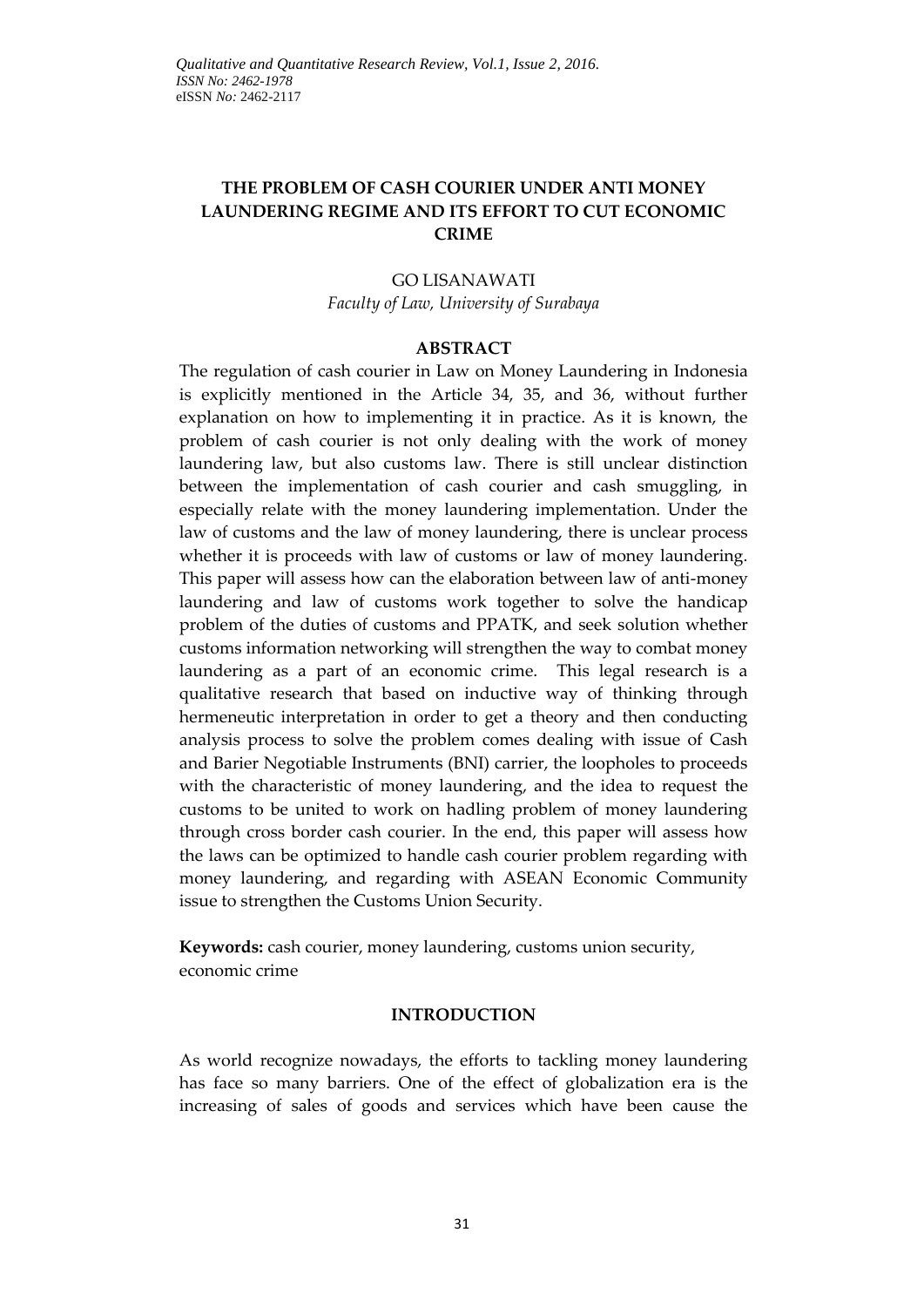rotation of money as an instrument of payments. The sales of goods and services is not only localized, but also state border, and it is impacted that the payment flowing is not only commit through bank and nn bank funds transfer, but also in cash payment. Goods and services payment through Cash Courier has increases of the case carrier in and out of customs. The responses of the cash courier is happen in Indonesia and Thailand and also in other country especially in Developing Country. Jeffrey Robinson in book The Laundrymen, "Inside Money Laundering the World's Third-Largest Business explains that cash money is the interesting tools for peoples, "Hard currency is King". The Government of Kenya has detected that someone could carry cash currency out form customes up to US\$ 500,000 without permission" (Robinson, 1996: 271). Hence, the problem of cash carrying or cash courier will come up with troublesome since people still thinking that hard currency still the favorite to be carried. Cash courier itself has been regulated. The New FATF has already mentioned also that cash courier can be one problem of money laundering. In the national level, Indonesia has regulated also in some Laws. Article 1 number 2 of Bank Indonesia Regulation Number 4/8/PBI/2002, mention: "Carrying Rupiah Currency out of or into the customs territory of the Republic of Indonesia is the carrying in or carrying out of Rupiah Currency by means of carrying on one's person or through another party, with or without means of transportation". Thus cash courier is the term which is refers to the action of anyone who carries money, both in Rupiah currency and/or other currencies. While the definition of Rupiah currency, as mention in the Article 1 number 1 of Bank Indonesia Regulation explains: "Rupiah Currency is banknotes and coins comprising legal tender in the territory of the Republic of Indonesia". The problem faces right now is not dealing with the cash, but also BNI (Bearer Negotiable Instruments) and New Payment Systems and Products (NPSPs). Lisanawati (2015) in her paper mention about the importance of cash courier that is:

The problem of money laundering which can arising negative impact for economic of a country as a part of illicit Capital Flight, is easily can be done through Cash Courier cross border transportation. In this matter, Asian Development Bank (2003) has mention: "Money Laundering can be seen as a key element in illicit capital flight from throughout the developing world…" The cash courier in and out of area of Customs can be a modus of money smuggling. (Lisanawati, 2016: 10). Cash courie**r** here is the cash carrying and/or out of Indonesian Customs territory. According to the Article 1 number 3 of Bank Indonesia Regulation, it states that: "Customs Territory of the Republic of Indonesia is customs territory as referred to in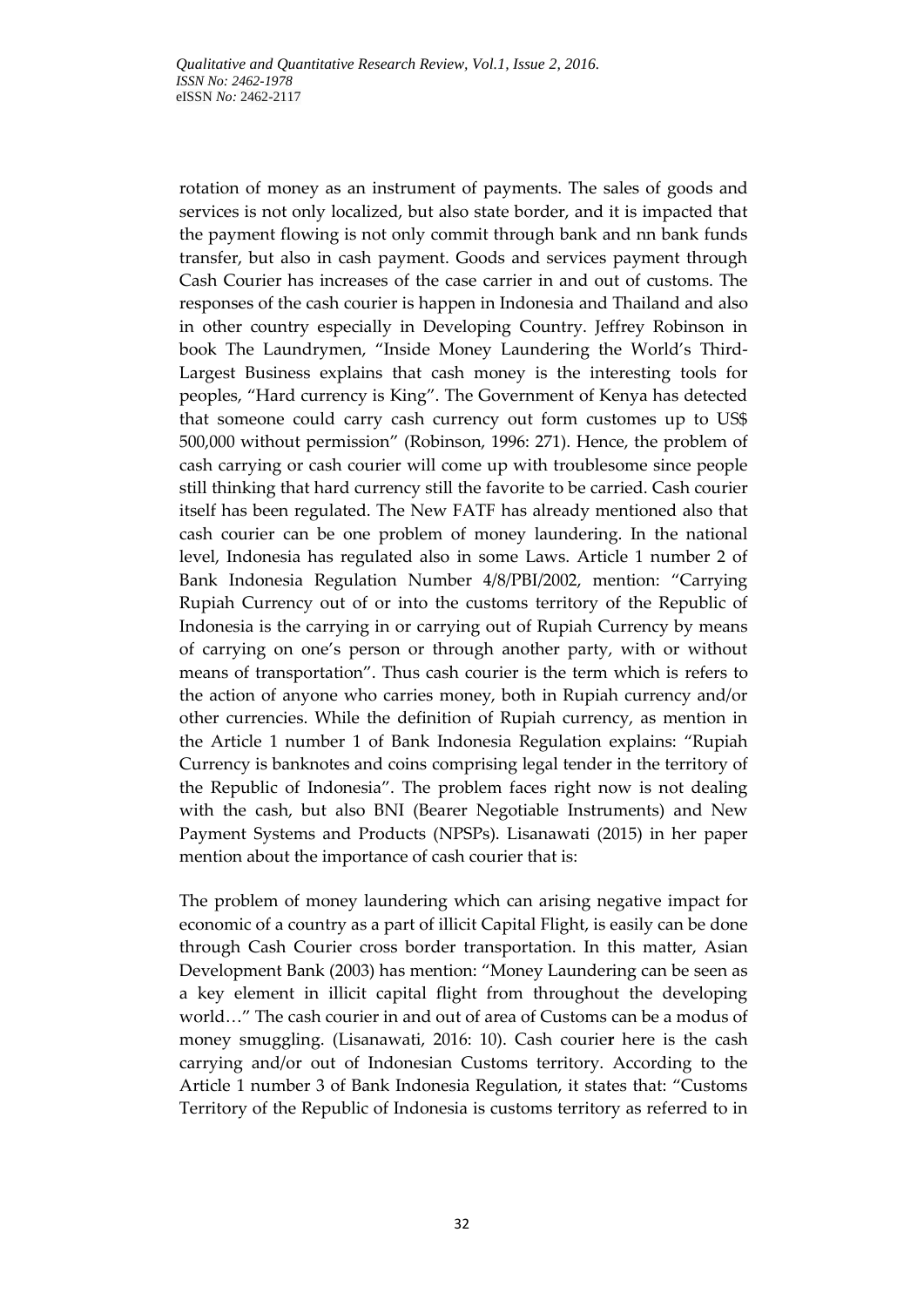the Republic of Indonesia Law Number 10 of 1995 concerning Customs and Excise". Further this Law Number 10 of 1995 has been amendment with Law Number 17 of 2006 concerning Customs. Article 1 number 2 of Law Number 17 of 2006 explains:" Customs Area is Indonesian territory consisting of land, water, and air, and certain areas in Exclusive Economic Zone and the continental shelf where this Law is applicable". Thus, the definition of Customs territory is including the land, the water and the air, and also areas in Exclusive Economic Zone and the continental shelf. In the context of money laundering here, the aspect will be broadening as the nature of money laundering itself that is cross border crime.

But the problem is the Law on Money Laundering is not yet regulate further about how is its implementation, since money laundering has its characteristic, not only dealing with the performance of taking money out and in of Indonesia to other jurisdiction. Other problem may come up in the discussion that is the coordination between customs in each jurisdiction. In regards with this the issue of AEC will affect its strengthening. Indonesian Financial Analysis and Transaction Report (further will called as INTRACT) as known as a focal point in Money Laundering called as PPATK, has published in their Statistic Bulletin about Cash Courier Transaction Report. In their website that has been updated on April 9th 2016 mention there is 3 reports of LPUT (cash courier report) that has been increased since February 2016. (PPATK, 2016) Due to the importance of cash courier analyzing, the problem that will be discussed in this paper is "What are the difficulties of cash courier under money laundering regime that will be handled effectively thus it can cut the problem of economic crime?"

## **LITERATURE REVIEW**

The New Financial Action Tasks Force (FATF) 2012 Number 32 has also regulating about the importance of countries to aware about cash courier, as below:

Countries should have measures in place to detect the physical crossborder transportation of currency and bearer negotiable instruments, including through a declaration system and/or disclosure system. Countries should ensure that their competent authorities have the legal authority to stop or restrain currency or bearer negotiable instruments that are suspected to be related to terrorist financing, money laundering or predicate offences, or that are falsely declared or disclosed. Countries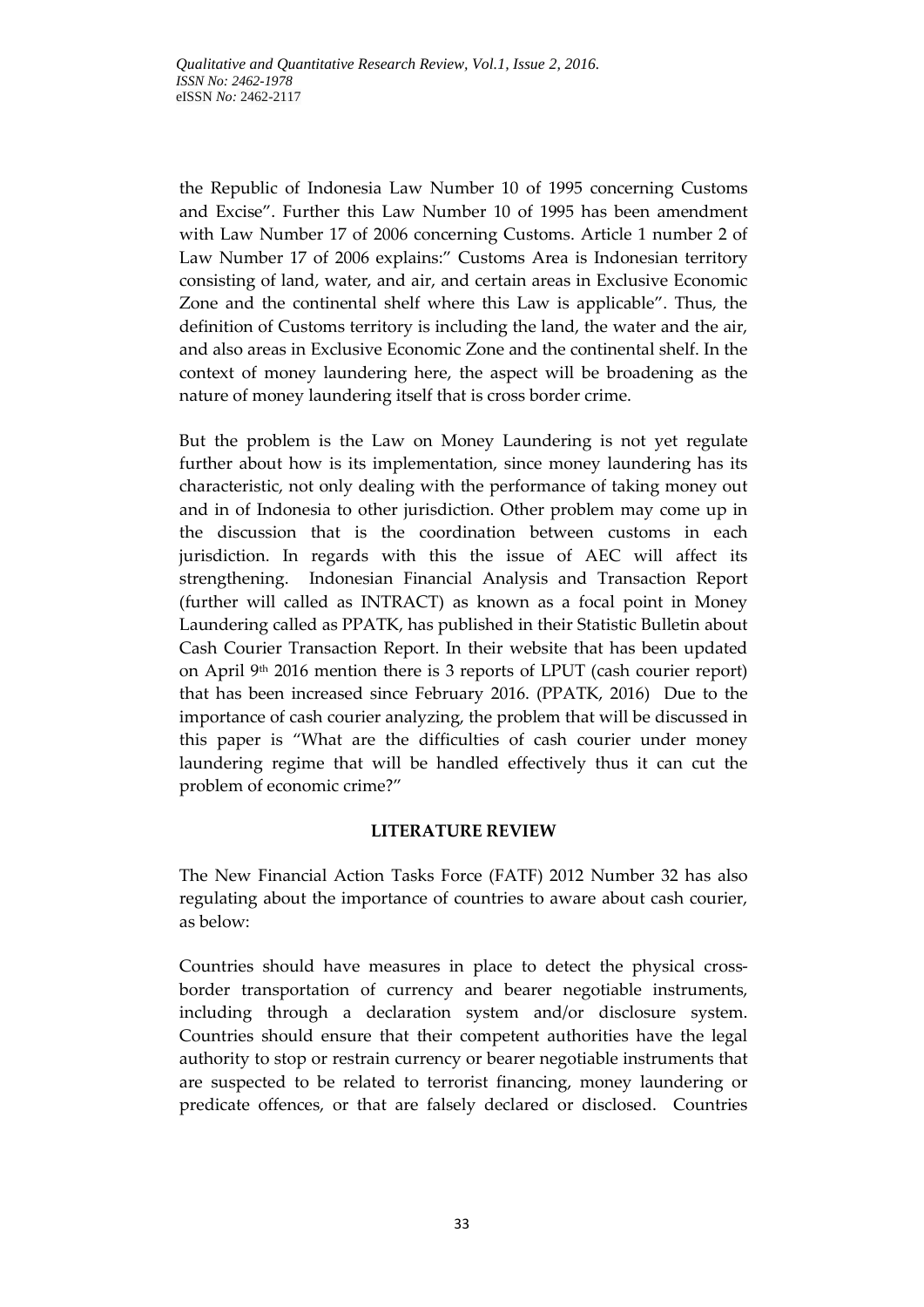should ensure that effective, proportionate and dissuasive sanctions are available to deal with persons who make false declaration(s) or disclosure(s). In cases where the currency or bearer negotiable instruments are related to terrorist financing, money laundering or predicate offences, countries should also adopted measures, including legislative ones consistent with Recommendation 4, which would enable the confiscation of such currency or instrument.

In this New FATF tried to explain the problem that may arise with cross border transportation of physical currency and/or bearer negotiable instruments. It will related with any serious crimes, such as terrorist financing, money laundering, and/or other predicate offences through violation of provision. Thus New FATF reminds about the importance to impose with sanction whether that is criminal, civil, and/or administration sanction. The cash courier in and/or out of customs areas without permission is a part of money laundering which is bringing negative effect to economic condition of a country as a part of illicit capital flight. (Powis, 1994:ix). Asian Development Bank itself mentions that "Money laundering can be seen as a key element in illicit capital flight from throughout the developing world." (Asian Development Bank, 2003). The cash courier as mentioned by Siahaan (2008) is as one of the cash smuggling modus or parallel bank system to other country. The modus is to smuggle money physically outside country. (Siahaan, 2008). Thus, it can be understood that cash courier is a part of cash smuggling and money laundering.

The cash courier and other payments instrument of Cheques, Traveller's cheque, Promissory Note to pay, or Bank Draft both in and out of Indonesian customs area is obligatory to reports to the General Directorate of Customs and Excise, as mention in the Chapter V, Article 34 – 36 of the Republic of Indonesia Law Number 8 of 2010 concerning Prevention and Eradication of Money Laundering.

Article 34 regulate: Anyone who transports cash in the currency of Rupiah and/ or foreign currency, and or other payment instrument in the form of check, traveler check, promissory note to pay, bank draft at least Rp100.000.000, 00 (one hundred million rupiahs) or the equal, into the inside or to the outside of the Customs Area, shall be obliged to notify to the Directorate General of Customs.

Article 2 of Bank Indonesia Regulation regulate: "Any person carrying Rupiah Currency in the amount of Rp 100,000,000 (one hundred million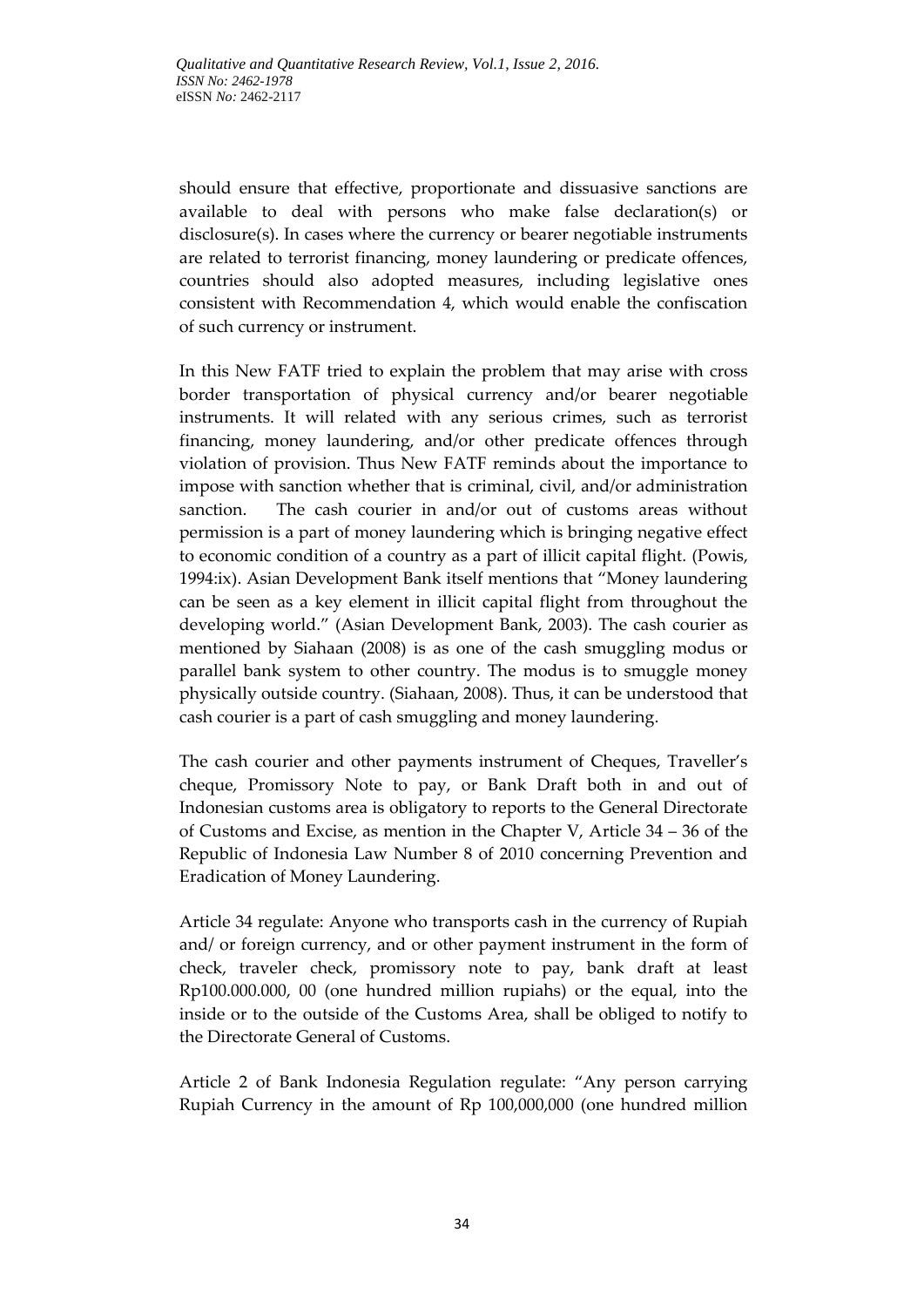Rupiahs) or more out of the customs territory of the Republic of Indonesia shall obtain prior authorization from Bank Indonesia". Thus according to the Bank Indonesia Regulation, it states that any person who carries money out from Indonesia in minimum Rp. 100,000,000 and more should have the permit from Bank Indonesia first.

Article 3 Bank Indonesia Regulation then regulate: "Any person carrying Rupiah Currency in the amount of Rp 100,000,000 (one hundred million Rupiahs) or more into the customs territory of the Republic of Indonesia shall verify the authenticity of the money with Customs and Excise officers at the port of arrival". This article 3 is directed to any person (whether Indonesian Citizen and other foreigner).

These two Laws mention to some degree different, nonetheless it should be related one to another. Under the regime of monetary, Bank Indonesia sees the importance of permit procedure. In its Article 4 (1) the permit is needed for the purposes of: a. testing of cash machines; b. overseas exhibitions; c. other purposes for which in the opinion of Bank Indonesia authorization is needed in the public interest. In this matter, it can be understand that the permit is needed in order to protect the national in controlling the rupiah circulation outside country, and also to protect the value of IDR from the circulation of other currencies in Indonesia too. Inter alia with that problem, the Republic of Indonesia Law Number 24 of 1999 concerning the Foreign Exchange system, mention that the circulation of IDR and/or other currencies shall be controlled. It will impact the economic condition of Indonesia. Therefore, Government of Indonesia through Bank of Indonesia, in the consideration point B of Law Number 24 of 1999 mention that foreign exchange system should be fairly controlled in order to smoothing the process of investment and payments to outside country. Hence, from this aspect Government of Indonesia has their interest to do National Protection regarding with the monetary regime.

Further the Republic of Indonesia Law Number 17 of 2006 concerning Amendment of Law Number 10 of 1995 concerning Customs has regulated also activity sounds like cash courier, but it broaden to Cash smuggling. Cash is well known as a part of goods. Under the regime of Customs Law, the regime is criminal law. Though it is administrative, but it has criminal law aspects. Therefore, in treating cash courier, there will be more difficult since the law is only regulates about goods. The problem then is does money can be treated as goods? Further there is no explanation in the regulation how to treat cash courier and cash smuggling different. Bank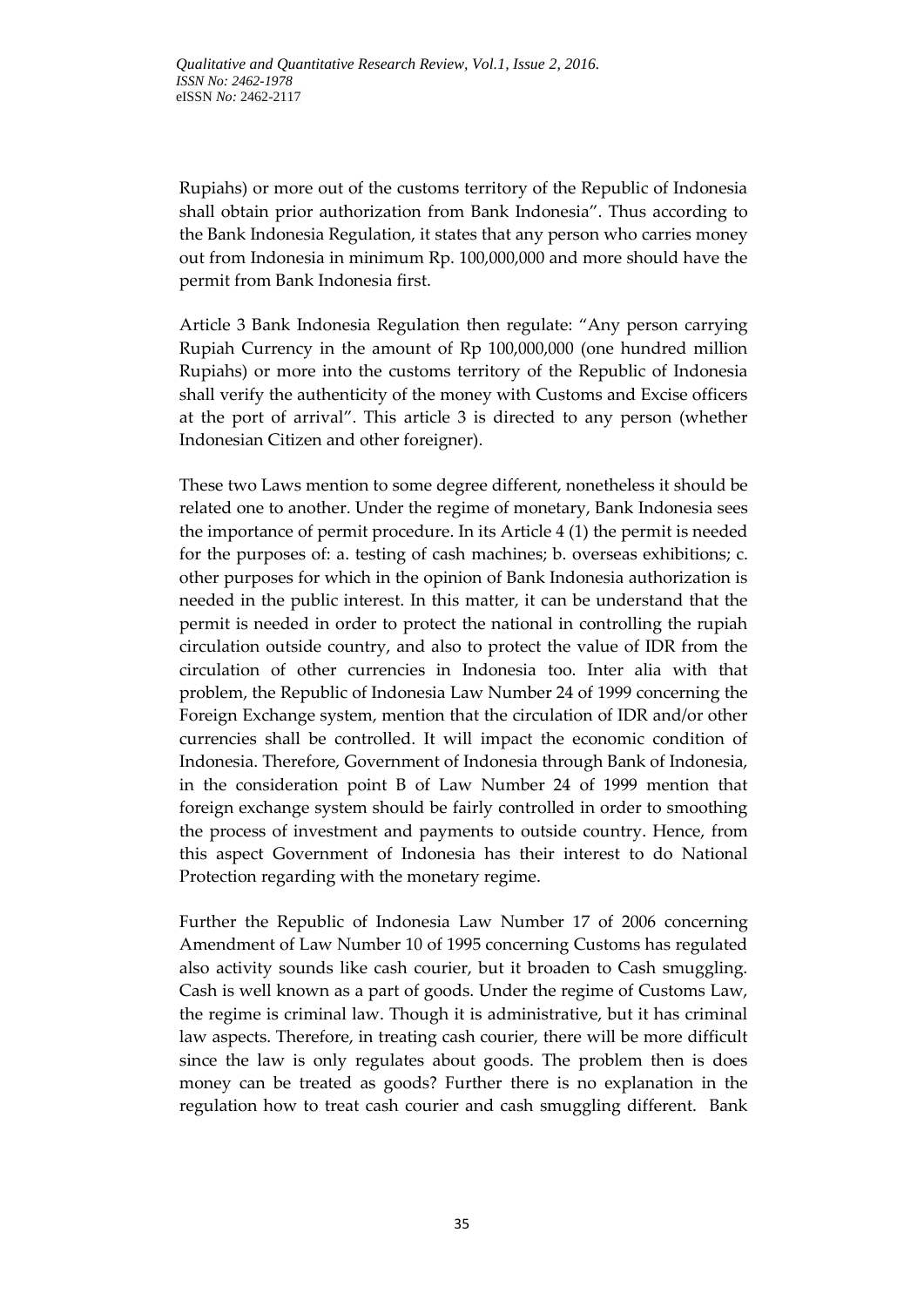Indonesia Regulation is concerning with the Monetary Regime, while Customs law is Fiscal Regime. Customs see it is important to take the revenue first from any violation rather than put it as criminal charge and punish the offender.

In the era of ASEAN Economic Community (so called as AEC) nowadays has reminds also that the problem of security has play an important role, one of the aspects is about customs cooperation. From the research, it can be shown there is not yet regular cooperation between Indonesian customs office and foreign, inter agencies cooperation such as immigration and INTRAC.

The Blueprint of ASEAN Economic Community has mentions the key to AEC are:

- Political will;
- Coordination and resource mobilization;
- Implementation arrangements;
- Capacity building and institutional strengthening and;
- Public and private sector consultations

From those points, it is important to be notice that capacity building and institutional strengthening should be promoting by all country. Based on the Blueprint of AEC, it consist of 4 (four) pillars of AEC:

- Single Market & Production base, including of: Free Flow of Goods; Free flow of Services; Free Flow of Investment; Free flow of Capital; Free flow of Skilled Labour; Priority Integration Sectors; Food, Agriculture& Forestry
- Competition Economic Region, including of Competition Policy; Consumer Protection; Intellectual Property Rights; Infratructure Development; Taxation; E-commerce
- Equitable Economic Development, including of SML Development; Initiative for ASEAN Integration
- Integration into Global Economy, including of Coherent Approach towards external Economic Relations; Enhanced Participation In Global Supply Networks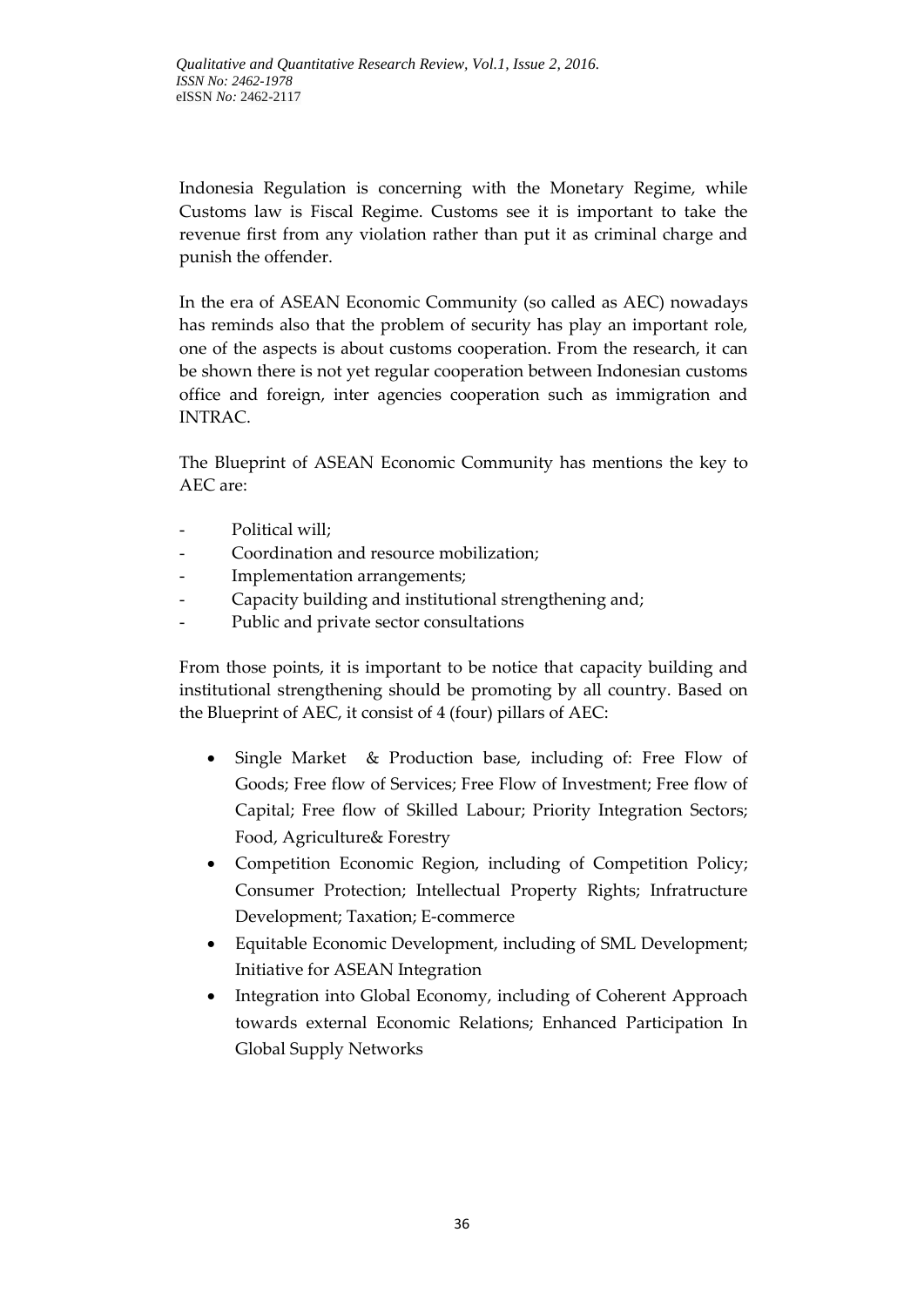As mentioned above, there must be inter and joint cooperation amongst customs, Financial Intelegence Unitrs, cooperation and supervision between FIU and Customs to discuss, to fix, and also to solve the problem and threat that may appear in order of the integration condition of ASEAN Economic Community, and also have best practices guidance how to idetify the risks of money laundering, terrorist financing, and also predicate crimes through physical cash and/or Bearer Negotiable Instruments cross borderly.

## **METHODOLOGY**

This legal research is a qualitative research that based on inductive way of thinking. It is start through observation, then doing hermeneutic interpretation in order to get a theory on it. This research use normative juridical legal research that completed with empirical juridical legal research. This research is using observation, interview and document analysis as tools of the research. Through normative juridical legal research, the researcher doing a literature study of any regulation, laws, and other doctrines related with the issues of money laundering and customs. It uses Statute approach and Conceptual approach to do analysis and problem solving. The data and source of law will collected using triangulation technique of data collection through various techniques but simultaneous. The data analysis process starts through observed the participant, and followed by conducted interview with relevant institutions which is related to problems of money laundering and cash courier. The data that has been collected then analyzed using inductive method of thinking based on the facts happen in the society and then constructed to be as hermeneutic enquires then constructed as a research questions to get depth, holistic, and meaningful data to be analyzed. The entire process in this qualitative research can be explained start from the description of the grand question of this research about cash courier and money laundering problems. After that the researcher focused on the data that has been collected in the first step.

The researcher reduced any kind of information and focus on the specific issue on reducing risks on cash courier with characteristic of money launderng through inter agencies cooperation and strengthening the security of customs especially the needed of custom union as mentioned in the Asean Economic Community. The result of this research should be operated to support the needed to cut economic crime.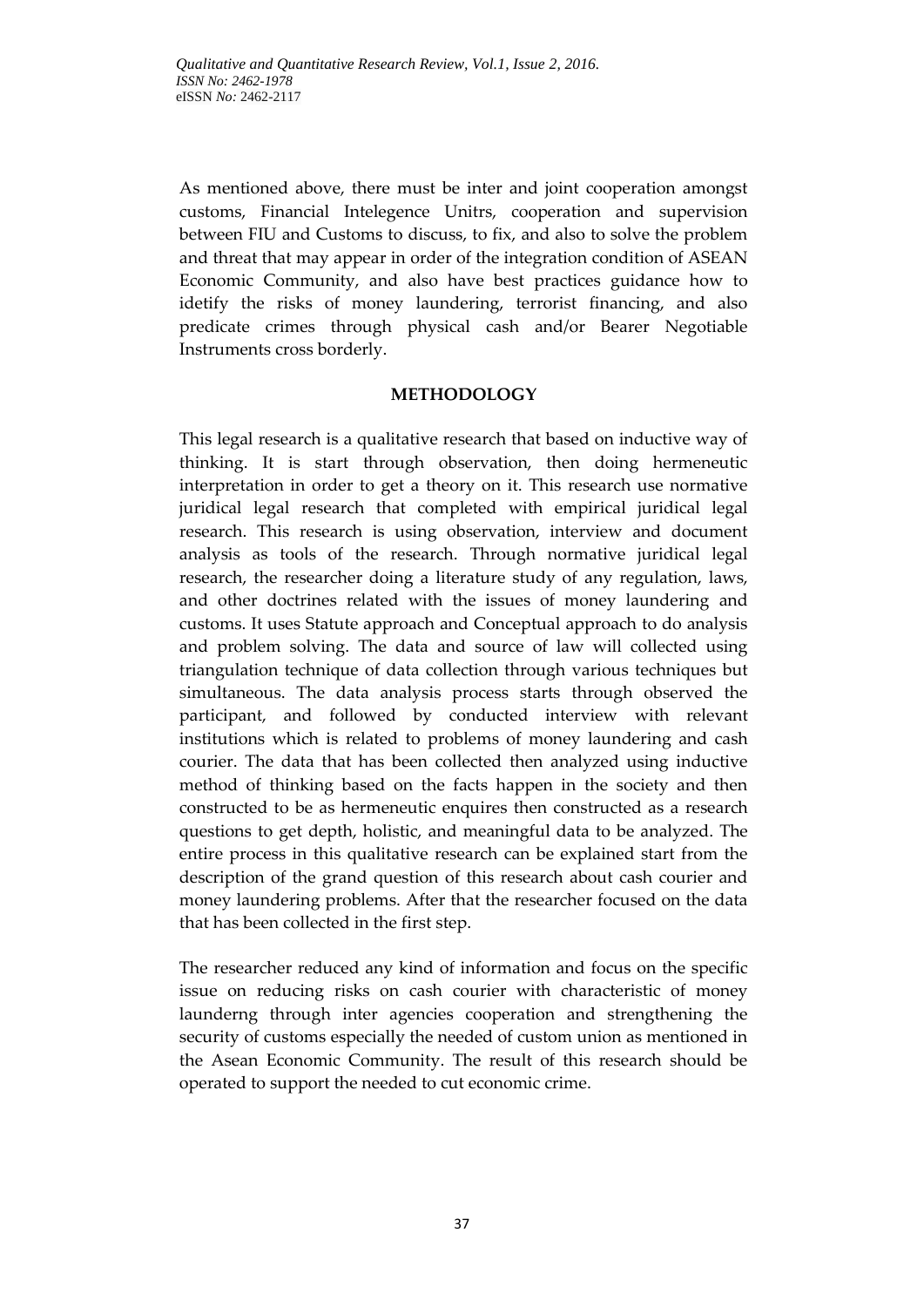### **CRITICAL ANALYSIS**

As known from the Republic of Indonesia Law Number 24 of 1999 concerning the Foreign Exchange, Indonesia has choose to implementing Free Foreign Exchange System but still need supervision to all the foreign exchange movement which is conduct by Indonesian citizen and noncitizen. Therefore Bank Indonesia as a monetary authority holder as appointed by the Republic of Indonesia Law Number 23 of 1999 concerning Bank Indonesia, has been regulated the procedure of cash carrying in and/or out customs area of Indonesia. Regarding on this matter, Bank Indonesia Regulation Number 4/8/PBI/2002 has been further regulates about cash courier. As mentioned in the considerations point B of Bank Indonesia Regulation Number 4/8/PBI/2002, this provision should reformulate in order to achieve conformity with the law of money laundering, as below:

Whereas the requirements and procedure for carrying Rupiah Currency out of or into the territory of the Republic of Indonesia as stipulated in Bank Indonesia Regulation Number 3/18/PBI/2001 are no longer appropriate to the situation, condition, and need in society for legal provisions, and therefore it is necessary for the substance of the regulation to be reformulated to bring it into conformity with Act Number 15 of 2002 concerning Money Laundering

As far as it can be understood, cash courier will be much impacted to the problem of money laundering and/or terrorist financing. Thus in this matter, what called as money laundering should be understood first. Money laundering in generally has three stages called Placement, Layering, and Integration. In the recent days, this is not cumulative stages, and under the Republic of Indonesia Law Number 8 of 2010 concerning Prevention and Eradication of Money Laundering, these three stages can be an independent stage that can be counted as money laundering stage. Those stages are actually can conceal the sources of assets that derived from crime. The scope of *"the process of money laundering conduct"* includes:

• The conversion or transfer of property, knowing that such property is derived from a criminal offense, for the purpose of concealing or disguising the illicit origin of the property or assisting any person who is involved in the commission of such an offense of offenses to evade the legal consequences of his actions;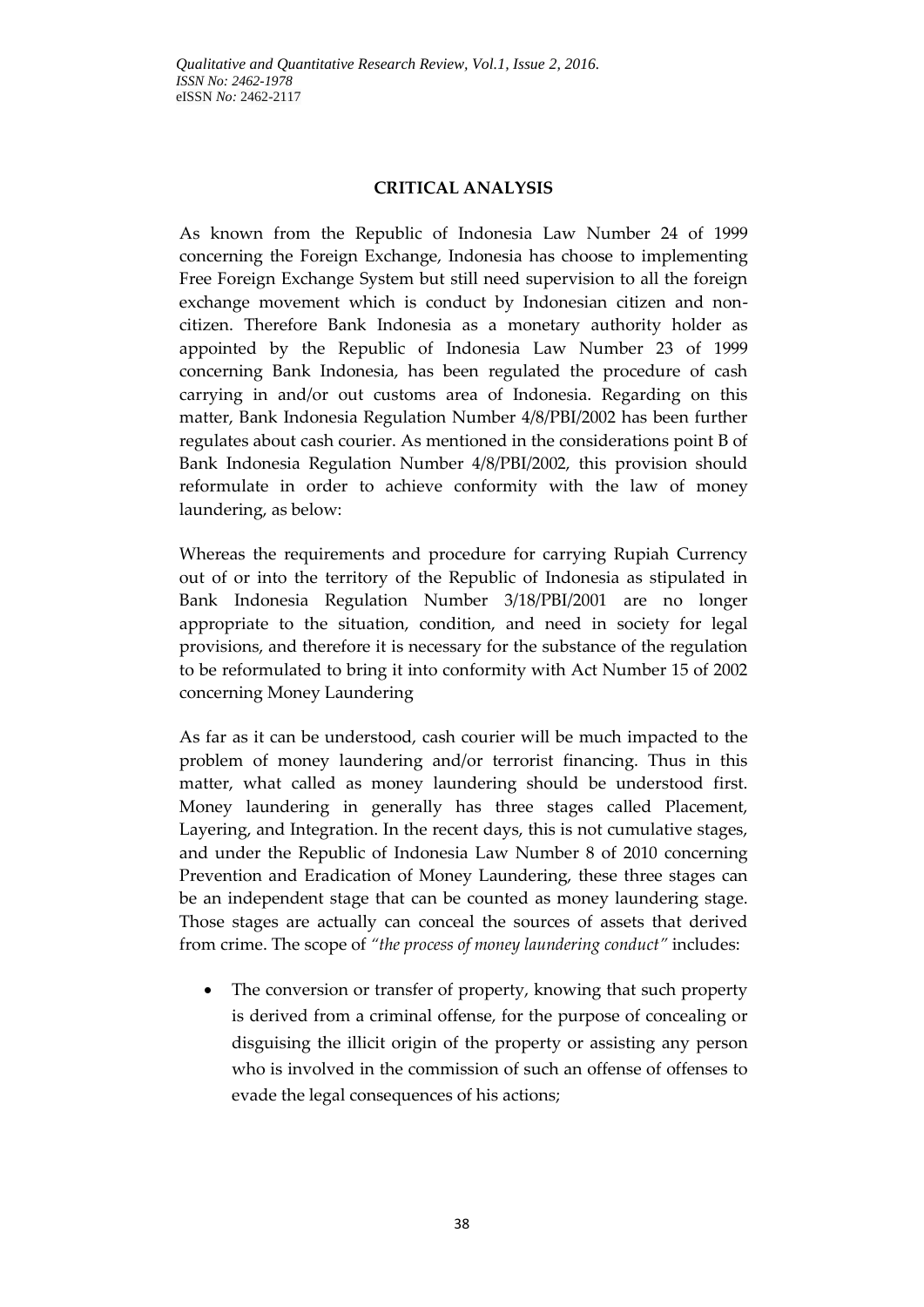- The concealment or disguise of the true nature, source, location, disposition, movement, rights with respect to, or ownership of property, knowing that such property is derived from a criminal offense;
- The acquisition, possession, or use of property, knowing at the time of receipt that such property was derived from a criminal offense or from an act of participation in such offense. (Arief, 2007:199-200)

In regarding with the elements of money laundering, Stephen S. Kroll, as quoted by Barda Nawawi Arief, mention that:

- *1.* Element **"act"** (conversion, transfer, or concealment of the true elements of ownership of property, or acquisition or use of property, or assisting or counselling);
- 2. Element **"knowledge"** (that the property is derived from one or more specified types of underlying criminal activity)*;* and
- 3. Element **"objective"** (to conceal the illicit origin of the property or to assist a person involved in the underlying activity in evading the consequences of discovery of the activity)*.* (B.N. Arief, 2007:220)

In regarding with the issues of Cash Courier, Article 34 Law Number 8 of 2010 put the obligation for any person, both Indonesian and/or other nationality to report their cash carrying in or outside country to the customs. The Article 34 explains:

Anyone who transports cash in the currency of Rupiah and/ or foreign currency, and or other payment instrument in the form of check, traveler check, promissory note to pay, bank draft at least Rp100.000.000, 00 (one hundred million rupiahs) or the equal, into the inside or to the outside of the Customs Area, shall be obliged to be notified to the Directorate General of Customs.

As mention earlier, Bank Indonesia Regulation Number 4/8/PBI/2002 is actually should adjust to Anti Money Laundering Law. Thus Article 34 should be read not only as an obligation to report to Customs Officer, but also shall comply with the Article 2 of Bank Indonesia Regulation. Otherwise, Article 4 is giving to anyone who will carry money out of country with some specific reasons, such as: a. Testing of cash machines; b. overseas exhibitions; c. other purposes for which in the opinion of Bank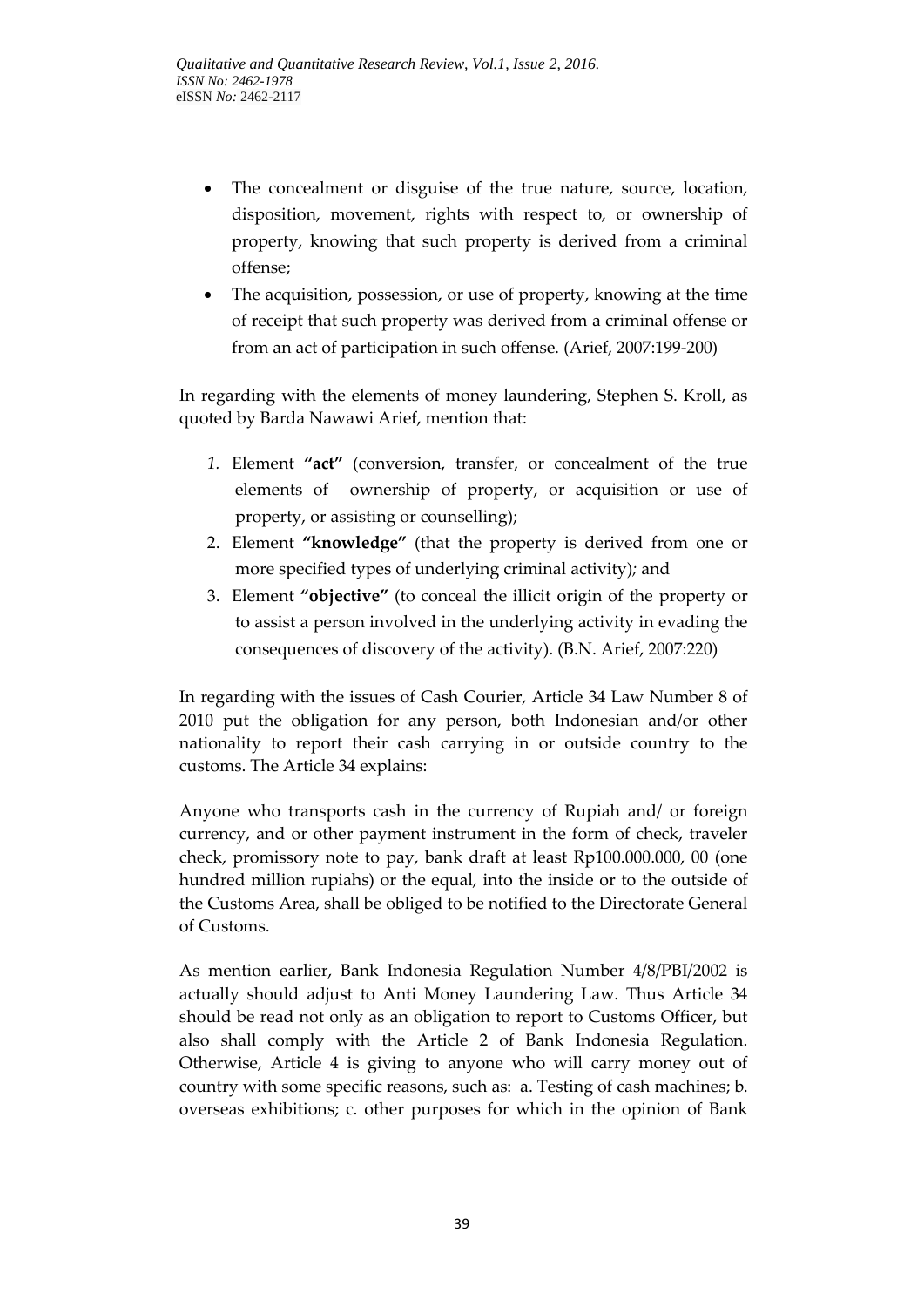Indonesia authorization is needed in the public interest. In regarding with these reasons, the cash courier for money laundering will not use any of those reasons. Thus, in regarding with money laundering and/or terrorist financing will need depth analyses by connecting with the characteristic of money laundering and/or terrorist financing. The Republic of Indonesia Law Number 8 of 2010 at least gives some guidance about the characteristic of money laundering from some articles, such as: Article 1 number 5 related with suspicious financial transaction, which is containing 4 (four) characteristics of suspicious financial transaction. Those characteristic are:

- a. Financial Transaction of which is diverging from its profile, characteristic, transaction pattern habits of the User in question;
- b. Financial Transaction of which is made by the User that is reasonably suspected to be made for the purpose of avoiding the report of the Transaction in question of which is mandatory performed by the Reporting Party in accordance with the provision herein;
- c. Financial Transaction of which is made or aborted to be made using Assets that are alleged comes from the criminal action; or
- d. Financial Transaction of which is required by the PPATK to be reported by the Reporting Party due to involve the Assets that are alleged comes from the criminal action.

Other characteristic can be understood using Know Your Customer and further known as know the users through Customer Due Diligence and/or Enhance Due Diligence. Thus in order to implement the Article 34 Law Number 8 of 2010 should be use the some red light of the criteria of money laundering.

Article 35 The Republic of Indonesia Law Number 8 of 2010 regulates:

(1) Anyone who does not report the transportation of cash and/ or other payment instrument as set forth in Article 34 section (1) above, shall be subject to administrative penalty in the form of fine as much as 10% (ten percent) from the overall amount of the transported cash and/ or other payment instrument with the maximum amount Rp300.000.000, 00 (three hundred million rupiahs).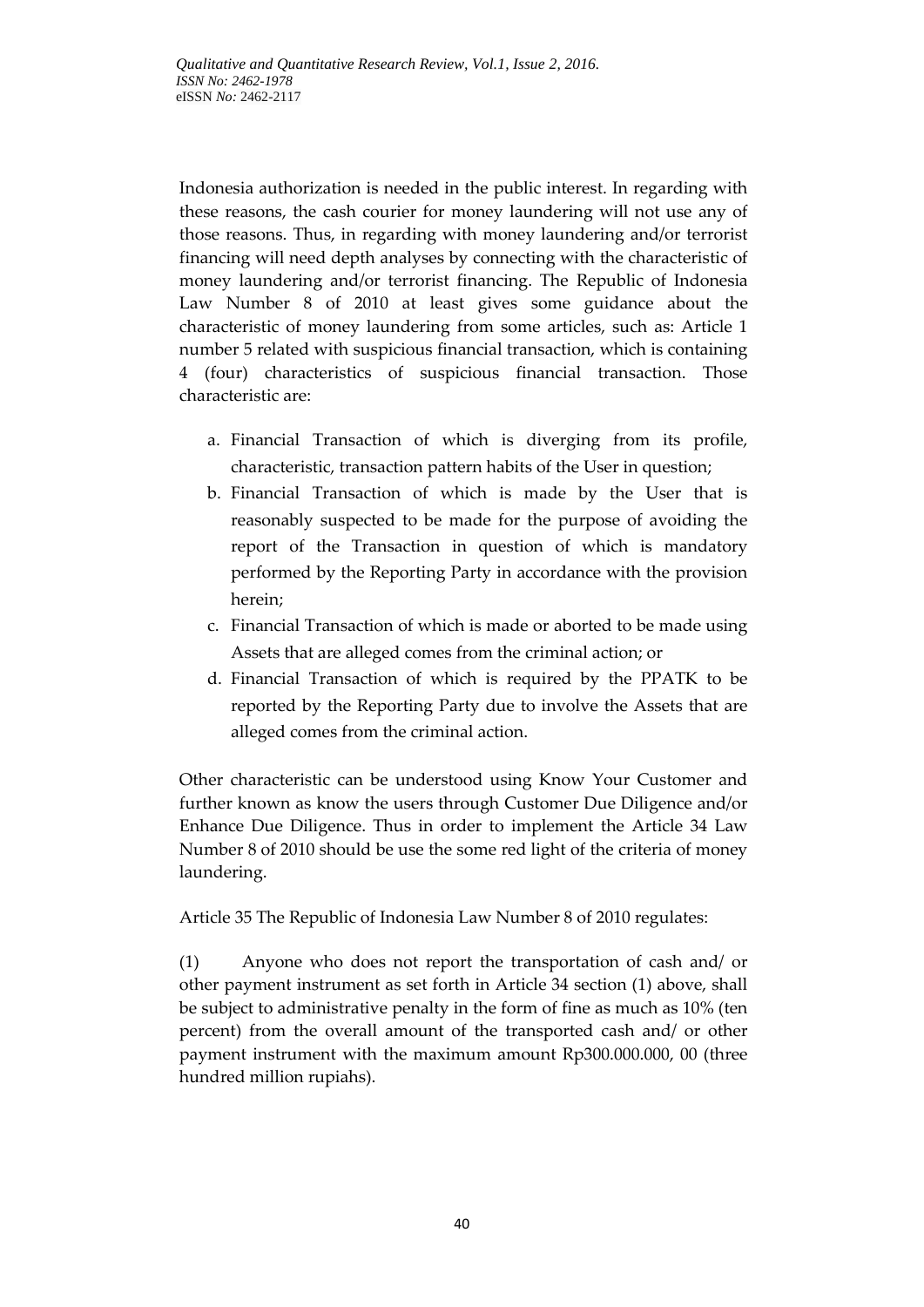(2) Anyone who has notified the transportation of cash and/ or other payment instrument as set forth in Article 34 section (1), but amount of the transported cash and/ or other payment instrument is larger than the amount of which has been notified, shall be subject to the administrative penalty in the form of fine as much as 10% (ten percent) from the excess amount of the transported cash and/ or the other payment instrument with the maximum amount as much as Rp300.000.000.000, 00 (three hundred million rupiahs).

According to the Article 35, anyone who violate Article 34 will be imposed with Article 35 with Administrative fine as much as 10% from the overall amount of the transported cash and/or other payment instrument with the maximum amount Rp. 300.000.000,00 (three hundred rupiahs). Through Article 34, there are two main conditions that shall be analyzed. First is the person giving false report, and second, the person did not report. In this condition, there should be a depth analysis whether the person is intentionally or negligence to do reporting or making a false report. In conjunction with this issue, Customs officers should have written guidelines plus practice experience to recognize whether the person is negligence or intentionally.

Further to get the characteristic of money laundering, there should be good information from INTRAC about the suspicious person. Thus in profiling the suspicious person needs more concern from many institutions.

Article 102 Law Number 17 of 2006 on Customs knows the activity as smuggling. The condition is bit different with cash courier. Under the regime of Customs Law, cash is still in discussion whether it can be categorized as goods or not. Article 102 point (g) and (h), then mention that A person:

g. transports import goods from temporary store place or bonded store place and the goods do not arrive at customs office of port of destination and he is not able to evidence that this happens beyond his control;

h. intentionally notifies wrong type and/or volume of import goods in the customs manifest, is penalized due to smuggling charges by imprisonment of at least one (1) year and maximum ten (10) years and monetary charge of at least fifty million Rupiah (Rp. 50,000,000.00) and maximum five billion Rupiah (Rp. 5,000,000,000.00).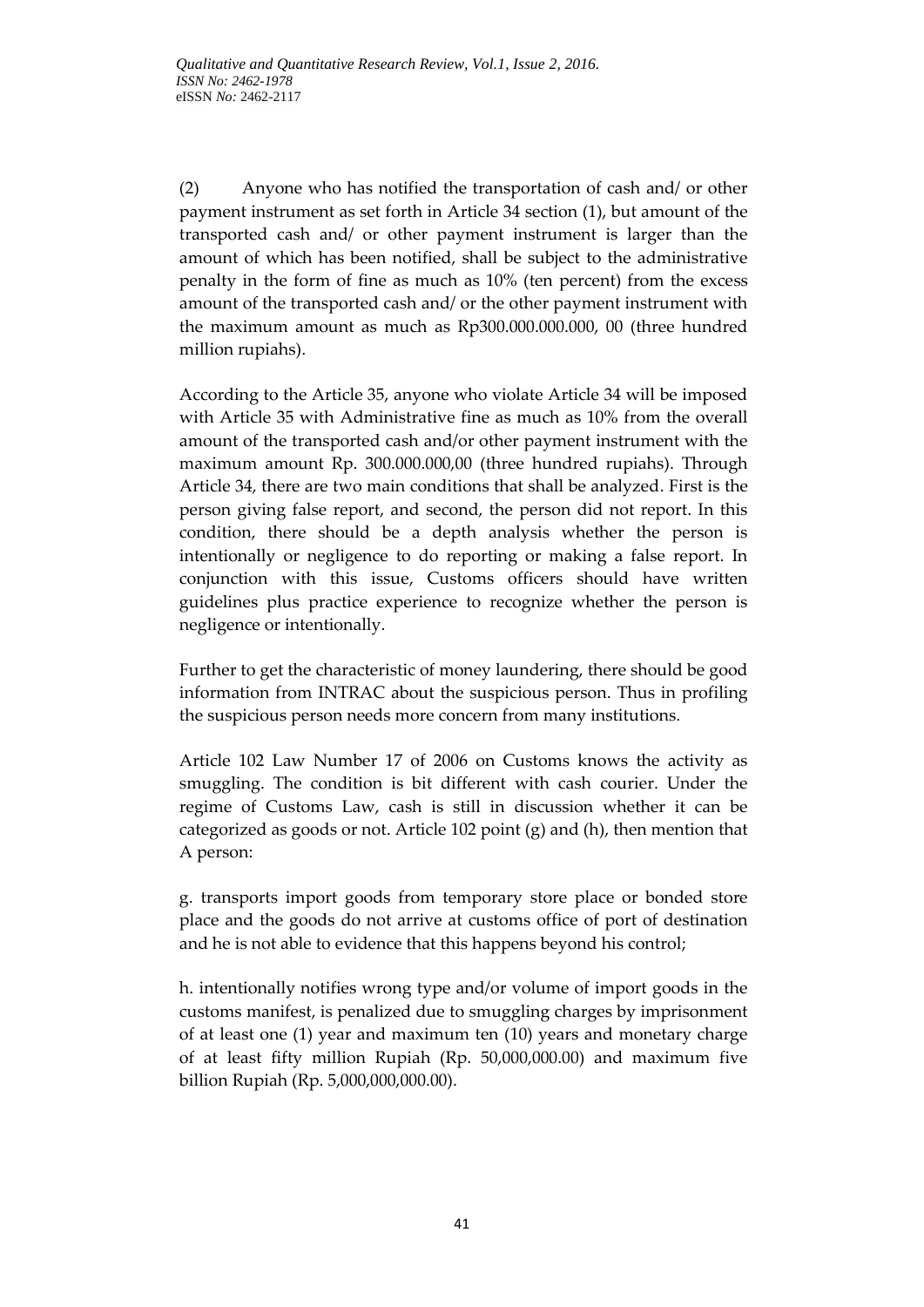According to the Article 102 point g and h, it can be treat as Goods Smuggling, and the sanction will use criminal sanction construction. The condition of cash courier in money laundering context will automatically disturb economic conditions of country. Money laundering in its nature can be categorized as economic crime. In this condition, money laundering can disturb the balances of economic condition of one nation. Economic crime itself has characteristic as Non Transferable Law. But it still has characteristic that can be dangerous. Neil Boister explains:

Most transnational criminal activity is driven by desire for personal economic gain. Transnational criminals take advantage of cheap goods or services in one state and move them across borders to another state where there is strong demand and the goods or services can be sold or hired out a profit. The main difference with licit economic activity is that the goods or services are prohibited in one or other or both states. (Boister, 2012:5)

In its characteristic, economic crime can be categorized also as Transnational Crime. Regarding with this, Friedrich Schneider in his paper mentions:

This paper tries to meet two goals: A (literature) review of the empirical findings of the proceeds of transnational crime organizations (TOC) worldwide and for some OECD countries as well as a breakdown of the different types of crime proceeds, like the ones from financial and tax fraud and drug-, human-, and arms trafficking. Also the illegal cross-border flows of global dirty money (including tax fraud figures) are shown, which are by far the biggest share (66%) of all illegal transactions. Moreover, some remarks are made about the infiltration of the TOC into the "official" economic system and the functioning of the Hawala banking is explained. One conclusion is that a detailed analysis of the financial proceeds and their sources is crucial in order to reduce the basis of operations of the TOC. (Schneiner, 2012:1)

From that explanation, it should be more careful and do any precaution to treat cash courier in regarding with money laundering. Officers should be aware and not only treat as ordinary crime. Cash carrying and cash smuggling does not mean should be seperate strictly since the important issue is not about smuggling or carrying, but related with the way to handle the offender who transport cash and/or Bearer Negotiable Instruments that potentially against money laundering, terrorist financing, an/or other predicate offences. The condition of cash courier and money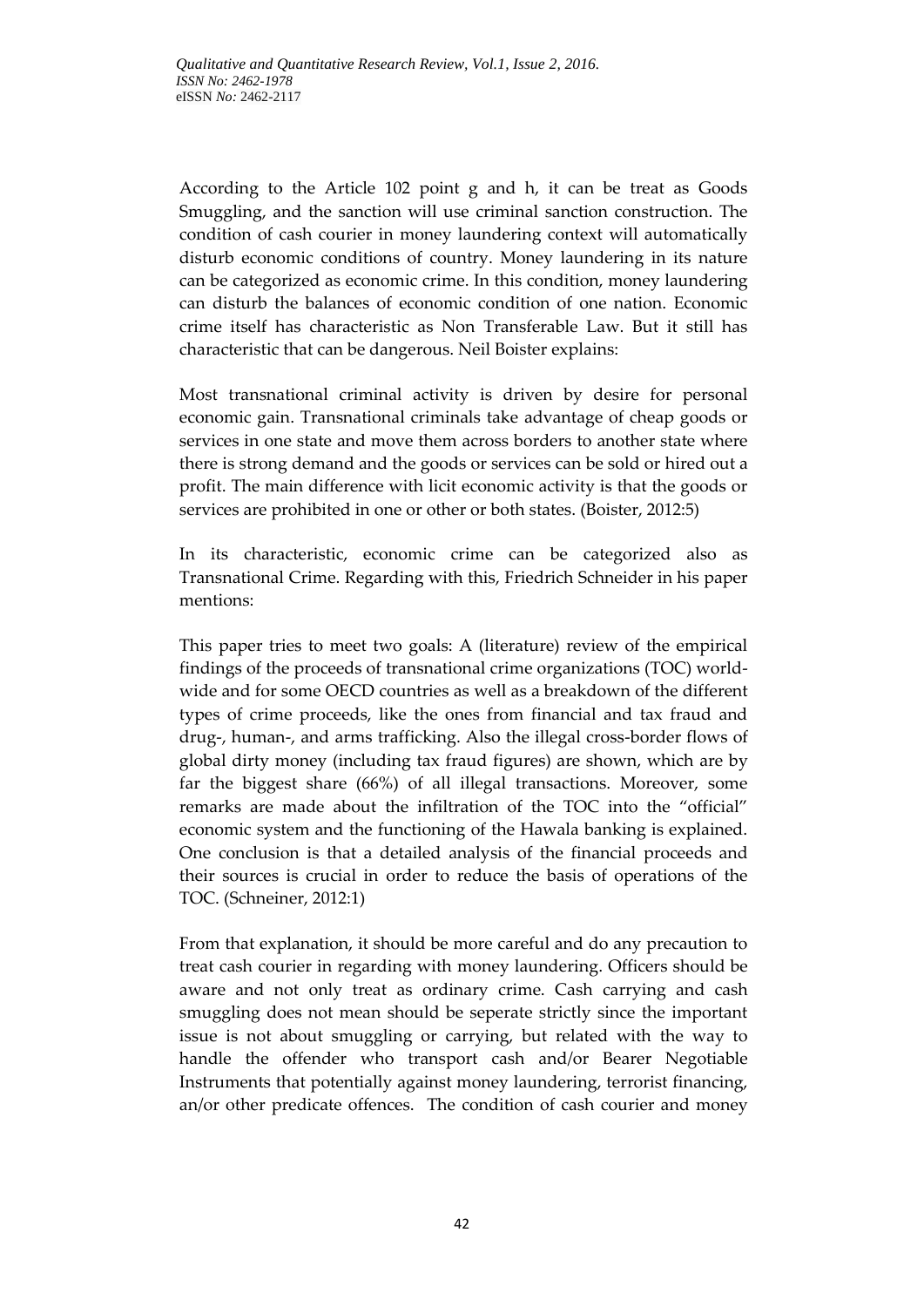laundering will not only dealing with the implementation of law and regulation in practice, but also how to make cooperation between inter agencies. International Monetary Funds (IMF) in its paper written by Elod Takads mentions about the theory called as "Crying Wolf" Theory, a theory which reviews the economic aspects of money laundering enforcement. In this regards, Elod Takads gives strengthening in the problem as below:

The reporting problem is investigated through the first formal analysis of money laundering enforcement. Choosing money laundering enforcement as the leading example is motivated by the fact that the identification role of reports is particularly strong. Furthermore, money laundering is an economically significant crime. Several hundred billion dollars are washed through the financial sector in the United States, and money laundering facilitates crimes as harmful as drug trafficking and terrorism, as detailed in the next section. (Takads, 2007)

From the explanation above, it can be seen that report plays an important role. Thus the report on false report and did not give report should have depth concern from all officers. Indeed, the characteristic of money laundering will need support from all officers. Learning from the condition in Indonesia regarding with the law on customs on other hand and also law on money laundering shows different treatment about what called as predicate crime and proceeds of crime. Comparing to the New Financial Action Task Force (FATF) Recommendation Number 32, physical cross border currencies and bearer negotiable instruments shoould be concerned by country. In further, the new FATF mention also countries should ensure that their competent authorities have the legal authority to stop or restrain currency or bearer negotiable instruments that are suspected to be related to terrorist financing, money laundering, or predicate offenss, or that are falsely declared or disclosed. It means FATF reminds that problem of cross border physical transportation of cash and/or Bearer Negotiable Instruments. Declaration and/or disclosure are just a mechanism, not a main tool toprevent problem of cross border cash and/or Bearer Negotiable Instruments courier. Identification and ensuring the competent authority is the important to do.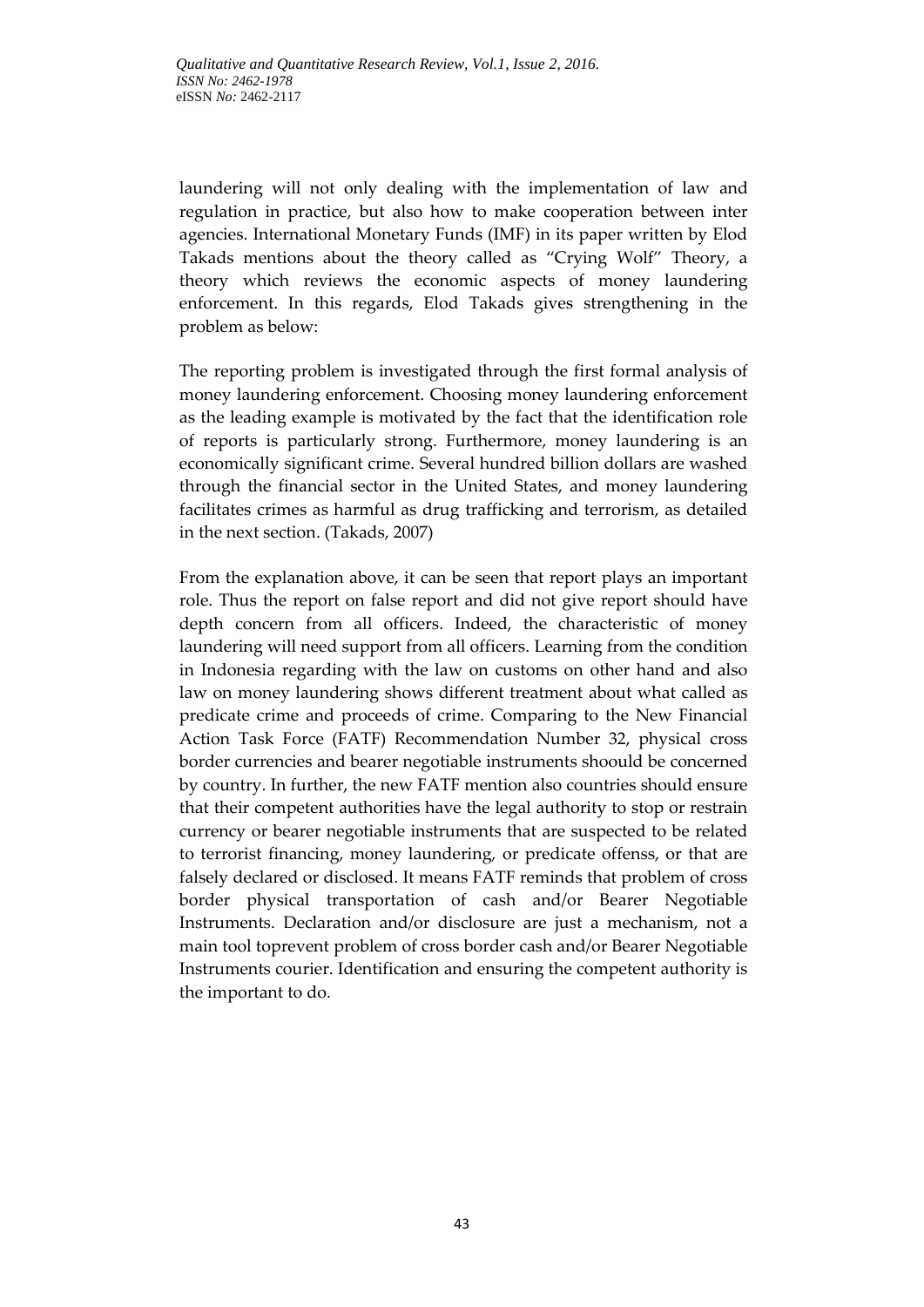Regarding with the nature of cross border cash courier that is transborder, and relate it with the position of integral market in one single in ASEAN region which is some of countries are have a direct land border, such as Indonesia – Singapore, Indonesia-Malaysia, Malaysia-Singapore, Thailand – Lao, Malaysia-Thailand, Cambodia-Vietnam, Thailand-Myanmar, Indonesia-Brunei Darussalam, Malaysia-Brunei Darussalam, Malaysia-The Philippines, Indonesia – Timor Leste, then Customs Union can be very important in the issue of cash courier to be analysed by countries in ASEAN. Since the cross border flow will need support from customs scrutiny inspection, coordination and communication amongst customs. However to ISEAS working paper give analysis concerning the possibility to realizing AEC Customs Union through give the three unique characteristic of ASEAN first, as below:

First, the 'ASEAN Way' in dealing with the regional matters. This relates to ASEAN's preference for loose arrangements rather than formal agreements, its dependence on personal relations among ministers and leaders rather than strong institutions and its reliance on consensus and common interests rather on high-level binding commitments (Severino, 2006).

The second characteristics is ASEAN states preference for sovereignty, as they uniformly reject the idea of 'pooled' sovereignty under any regional initiative. Instead, they believe that regional institutions should enhance the sovereignty of their member states (Higgot, 1997).

Finally, this connects to ASEAN's third characteristic i.e. principle of 'noninterference' that is mentioned in several of ASEAN documents. The 2007 ASEAN Charter reaffirmed the adherence to fundamental principles, including 'non-interference in the internal affairs of ASEAN Member States' (ASEAN Secretariat, 2007b)*.* Hence, while ASEAN cannot be made responsible for regional commitments, much will depend on its members' interests and their domestic dynamics... (Das, 2015: 20-22).

As it can be understood, cash courier cross border money laundering will not only arise from domestic regulation, but also how other country has the same level of precautionary to the problem of cash courier itself. It can be said, the characteristic of money laundering need more information from INTRAC and other foreign FIU, as a focal point, that collect information from all reporting parties. The information should be spread to customs officers to recognize the offender, and also integration method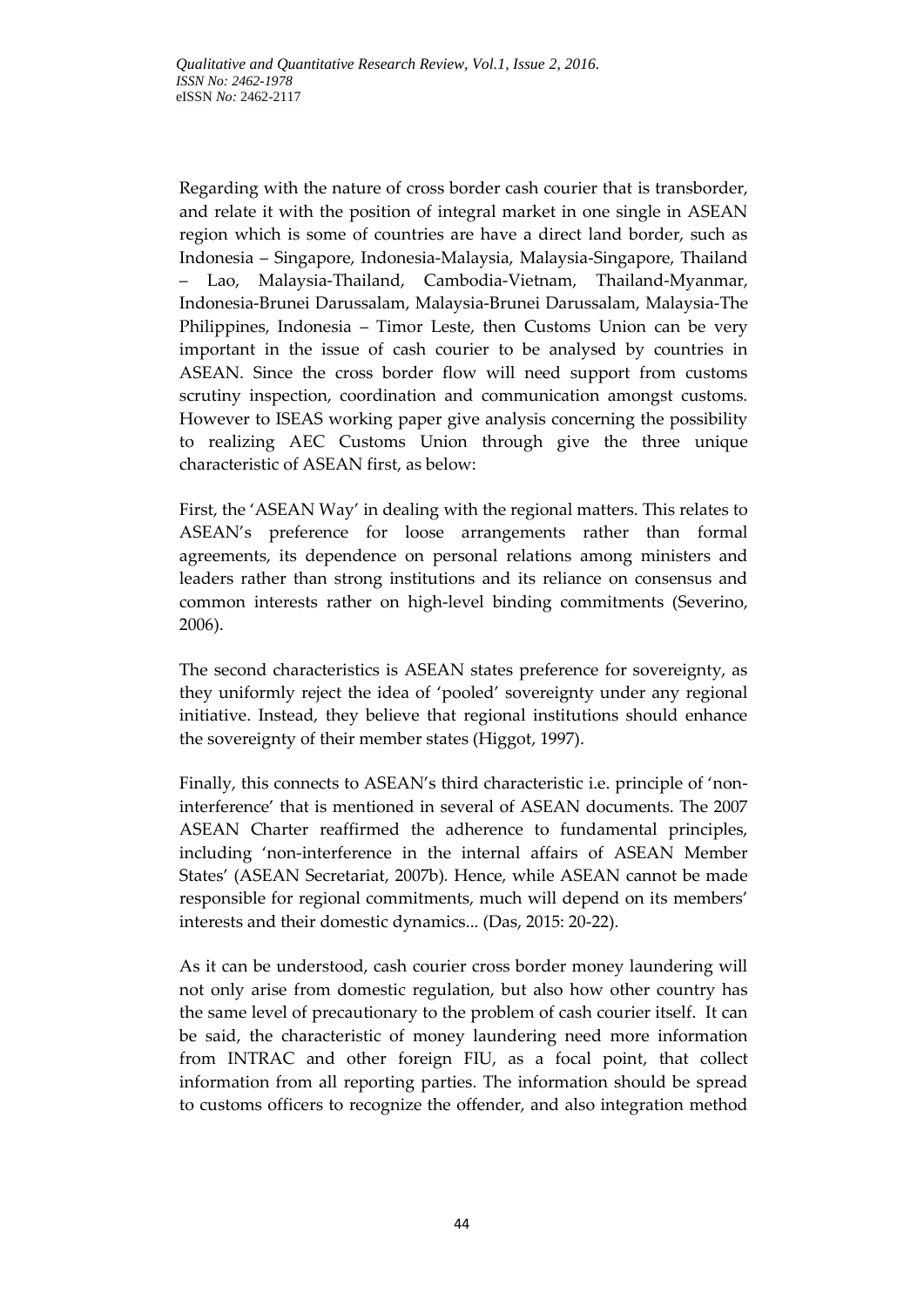of works between Customs and Immigration will avoid difficulties to enforce the cash courier problem.

### **RECOMMENDATION**

Since the issue of physical cash and/or Bearer Negotiable Instruments courier is vulnerable to money laundering offence effort, terrorist financing scheme, and also predicate crimes, customs union security can be one solution about it, especially when it is dealing with all the information of characteristic of the offender of Money laundering, terrorist financing, and also record of predicate crime which have been done by the offender. It cannot be just took it as the declaration and/or disclosure mechanism only, since that is the only a tool to track cash and/or Bearer Negotiable Instruments carrying cross border.

### **CONCLUSION**

The problem of cash courier especially related with money laundering problem will need more serious effort. It is not only difficult to put the characteristic of money laundering in its performance, but also the problem of cooperation between agencies. Thus government should increase the capacity building of officers who in charge in problem of cash courier, and promoting the collaboration between customs in Indonesia and other country, especially in the border area. Separable cash courier from cash smuggling definition is actually not too relevant since according to the New FATF recommendation has just mention countries to ensure about the mechanism. Under the regime of declaration and disclosure system, it is actually can be understood that custom declaration and diclosure are just a tool, not the key element for the successfulness of cash courier on money laundering eradication mechanism in general.

#### **REFERENCE**

- ASEAN Integration Monitoring Office (AIMO) and Public Outreach and Civil Society Division (POCS). (2015). A Blueprint for Growth ASEAN Economic Community 2015: Progress and Key Achievements, Jakarta: ASEAN Secretariat, November 2015.
- Asian Development Bank. (2003). Manual on Countering Money Laundering and the Financing of Terrorism.